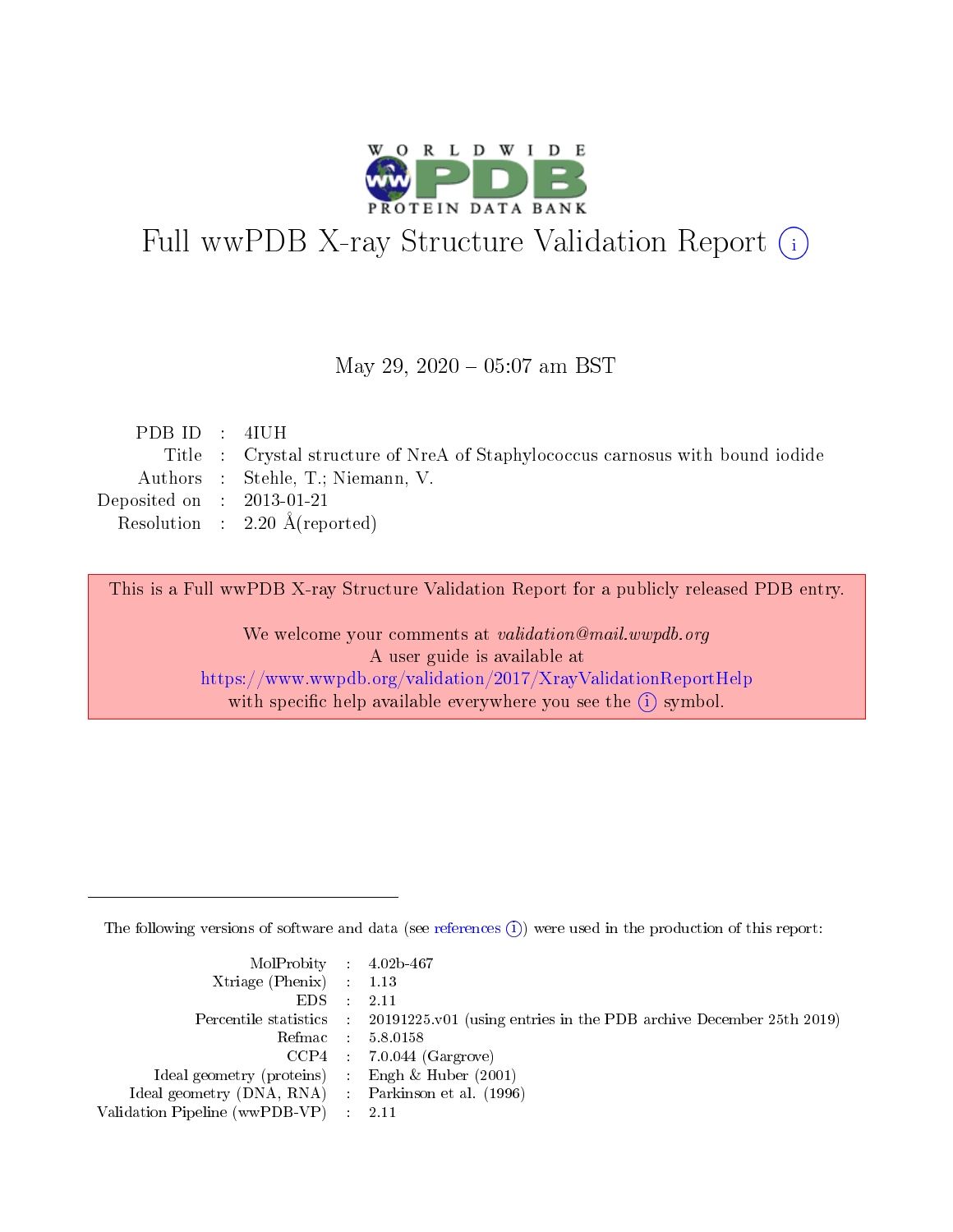# 1 [O](https://www.wwpdb.org/validation/2017/XrayValidationReportHelp#overall_quality)verall quality at a glance  $(i)$

The following experimental techniques were used to determine the structure: X-RAY DIFFRACTION

The reported resolution of this entry is 2.20 Å.

Percentile scores (ranging between 0-100) for global validation metrics of the entry are shown in the following graphic. The table shows the number of entries on which the scores are based.



| Metric                | Whole archive<br>$(\#\mathrm{Entries})$ | Similar resolution<br>$(\#\text{Entries}, \text{resolution range}(\text{\AA}))$ |  |  |
|-----------------------|-----------------------------------------|---------------------------------------------------------------------------------|--|--|
| $R_{free}$            | 130704                                  | 4898 (2.20-2.20)                                                                |  |  |
| Clashscore            | 141614                                  | $5594(2.20-2.20)$                                                               |  |  |
| Ramachandran outliers | 138981                                  | $\overline{5503}$ $(2.20-2.20)$                                                 |  |  |
| Sidechain outliers    | 138945                                  | $5504(2.20-2.20)$                                                               |  |  |
| RSRZ outliers         | 127900                                  | $4800(2.20-2.20)$                                                               |  |  |

The table below summarises the geometric issues observed across the polymeric chains and their fit to the electron density. The red, orange, yellow and green segments on the lower bar indicate the fraction of residues that contain outliers for  $>=3, 2, 1$  and 0 types of geometric quality criteria respectively. A grey segment represents the fraction of residues that are not modelled. The numeric value for each fraction is indicated below the corresponding segment, with a dot representing fractions  $\epsilon=5\%$  The upper red bar (where present) indicates the fraction of residues that have poor fit to the electron density. The numeric value is given above the bar.

| Mol | ${\rm Chain \mid Length}$ | Quality of chain |     |     |
|-----|---------------------------|------------------|-----|-----|
|     | 167                       | $\%$<br>74%      | 11% | 14% |
|     | 167                       | 4%<br>74%        | 9%  | 17% |

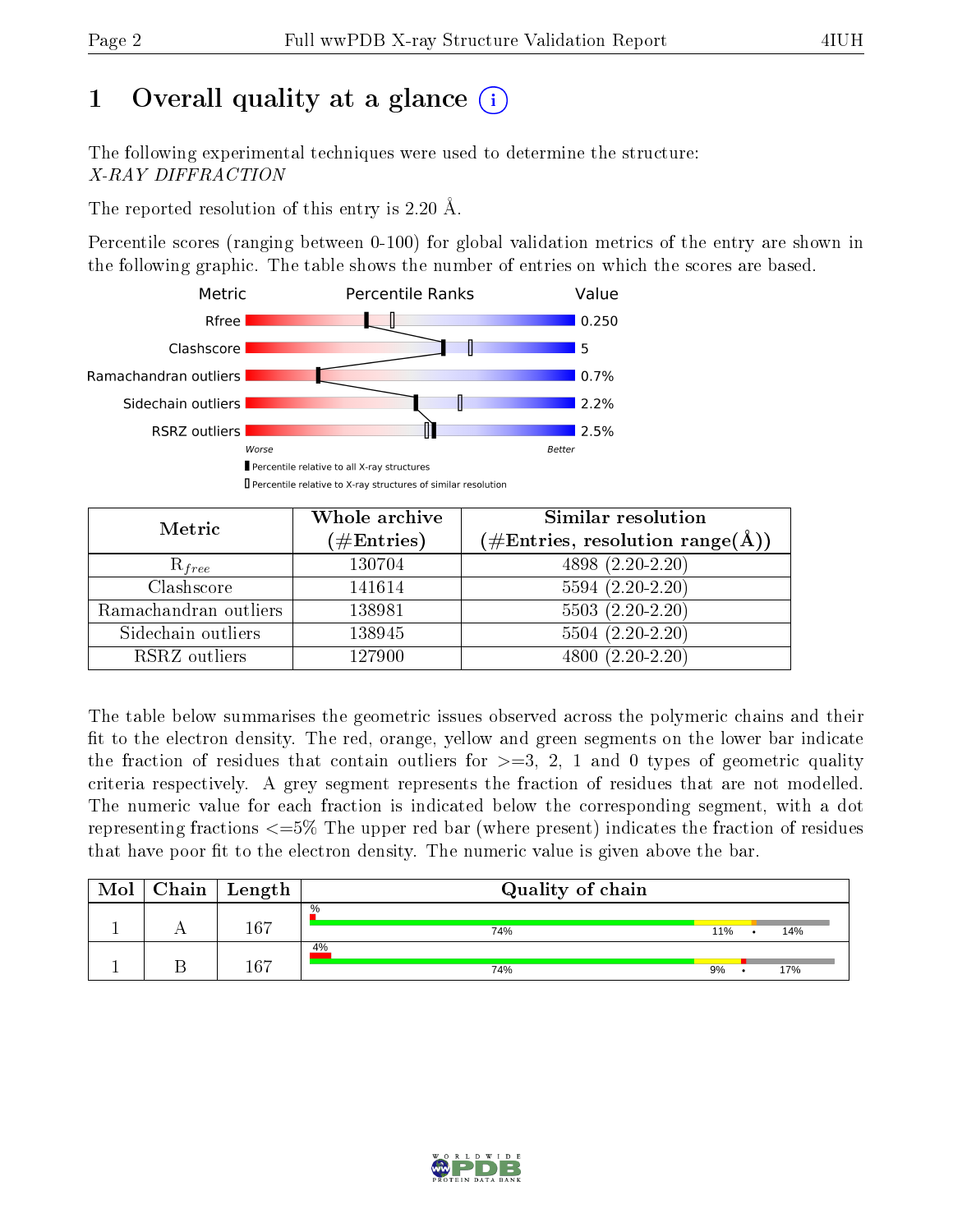# 2 Entry composition (i)

There are 3 unique types of molecules in this entry. The entry contains 2321 atoms, of which 0 are hydrogens and 0 are deuteriums.

In the tables below, the ZeroOcc column contains the number of atoms modelled with zero occupancy, the AltConf column contains the number of residues with at least one atom in alternate conformation and the Trace column contains the number of residues modelled with at most 2 atoms.

| Mol |  | Chain   Residues | Atoms   |     |      |          |               | ZeroOcc   AltConf   Trace |  |
|-----|--|------------------|---------|-----|------|----------|---------------|---------------------------|--|
|     |  | 143              | Total C |     |      |          |               |                           |  |
|     |  | 1116 713 192     |         |     | -209 | $\Omega$ |               |                           |  |
|     |  | 139              | Total C |     | N.   |          |               |                           |  |
|     |  |                  | 1086.   | 697 | 184  | - 203    | $\mathcal{D}$ |                           |  |

Molecule 1 is a protein called NreA protein.

| Chain                   | Residue          | Modelled                | Actual         | Comment               | Reference  |
|-------------------------|------------------|-------------------------|----------------|-----------------------|------------|
| A                       | $-11$            | MET                     | $\equiv$       | <b>EXPRESSION TAG</b> | UNP B9DL91 |
| $\mathbf A$             | $-10$            | $\rm{ARG}$              |                | <b>EXPRESSION TAG</b> | UNP B9DL91 |
| $\bf{A}$                | $-9$             | <b>GLY</b>              |                | <b>EXPRESSION TAG</b> | UNP B9DL91 |
| $\bf{A}$                | $-8$             | SER                     | L,             | <b>EXPRESSION TAG</b> | UNP B9DL91 |
| $\bf{A}$                | $-\overline{7}$  | <b>HIS</b>              | $\blacksquare$ | <b>EXPRESSION TAG</b> | UNP B9DL91 |
| $\bf{A}$                | $-6$             | <b>HIS</b>              | ÷,             | <b>EXPRESSION TAG</b> | UNP B9DL91 |
| $\bf{A}$                | $-5$             | <b>HIS</b>              | $\overline{a}$ | <b>EXPRESSION TAG</b> | UNP B9DL91 |
| $\overline{A}$          | $-4$             | <b>HIS</b>              | $\blacksquare$ | <b>EXPRESSION TAG</b> | UNP B9DL91 |
| $\bf{A}$                | $-3$             | <b>HIS</b>              | $\overline{a}$ | <b>EXPRESSION TAG</b> | UNP B9DL91 |
| $\overline{A}$          | $\overline{-2}$  | $\overline{HIS}$        | L,             | <b>EXPRESSION TAG</b> | UNP B9DL91 |
| $\bf{A}$                | $-1$             | THR                     | $\equiv$       | <b>EXPRESSION TAG</b> | UNP B9DL91 |
| A                       | $\boldsymbol{0}$ | <b>ASP</b>              | ÷,             | <b>EXPRESSION TAG</b> | UNP B9DL91 |
| $\boldsymbol{A}$        | $\mathbf{1}$     | PRO                     | $\overline{a}$ | <b>EXPRESSION TAG</b> | UNP B9DL91 |
| $\, {\bf B}$            | $-11$            | <b>MET</b>              | ÷,             | <b>EXPRESSION TAG</b> | UNP B9DL91 |
| $\, {\bf B}$            | $-10$            | ARG                     | $\overline{a}$ | <b>EXPRESSION TAG</b> | UNP B9DL91 |
| $\mathbf B$             | -9               | <b>GLY</b>              | ÷              | <b>EXPRESSION TAG</b> | UNP B9DL91 |
| $\overline{\mathrm{B}}$ | $-\overline{8}$  | $\overline{\text{SER}}$ | ÷,             | <b>EXPRESSION TAG</b> | UNP B9DL91 |
| $\overline{B}$          | $-7$             | <b>HIS</b>              | ÷,             | <b>EXPRESSION TAG</b> | UNP B9DL91 |
| B                       | $-6$             | HIS                     |                | <b>EXPRESSION TAG</b> | UNP B9DL91 |
| $\mathbf B$             | $-5$             | <b>HIS</b>              | L,             | <b>EXPRESSION TAG</b> | UNP B9DL91 |
| B                       | $-4$             | HIS                     | L,             | <b>EXPRESSION TAG</b> | UNP B9DL91 |
| $\, {\bf B}$            | $-3$             | <b>HIS</b>              | $\blacksquare$ | <b>EXPRESSION TAG</b> | UNP B9DL91 |
| B                       | $-2$             | HIS                     | ÷,             | <b>EXPRESSION TAG</b> | UNP B9DL91 |
| $\, {\bf B}$            | $-1$             | <b>THR</b>              | $\overline{a}$ | <b>EXPRESSION TAG</b> | UNP B9DL91 |
| $\overline{B}$          | $\boldsymbol{0}$ | $\overline{\text{ASP}}$ | $\overline{a}$ | <b>EXPRESSION TAG</b> | UNP B9DL91 |
|                         |                  |                         |                |                       |            |

There are 26 discrepancies between the modelled and reference sequences:

Continued on next page...

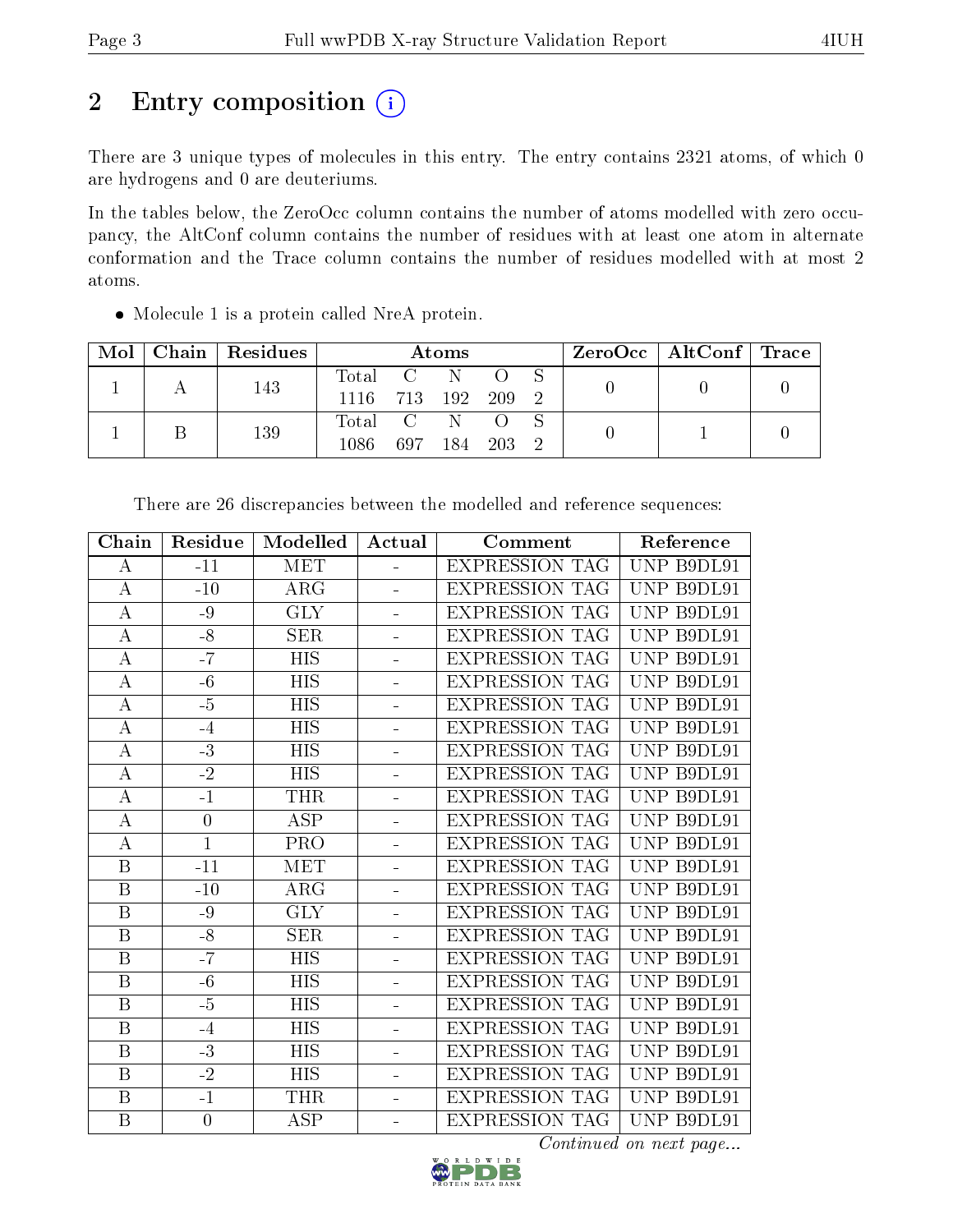Continued from previous page...

| $\cap$ hain | Residue | Modelled | Actual          | Jomment.               | Reference  |
|-------------|---------|----------|-----------------|------------------------|------------|
|             |         | PR C     | $\qquad \qquad$ | - EXPRESSION '1<br>TAT | INP B9DL91 |

Molecule 2 is IODIDE ION (three-letter code: IOD) (formula: I).

|  | $Mol$   Chain   Residues | Atoms | ZeroOcc   AltConf |  |
|--|--------------------------|-------|-------------------|--|
|  |                          | Total |                   |  |
|  |                          | Total |                   |  |

• Molecule 3 is water.

|  | $Mol$   Chain   Residues | Atoms                 | $ZeroOcc \   \ AltConf \  $ |
|--|--------------------------|-----------------------|-----------------------------|
|  | 57                       | Total O<br>57<br>- 57 |                             |
|  |                          | Total O<br>60<br>60   |                             |

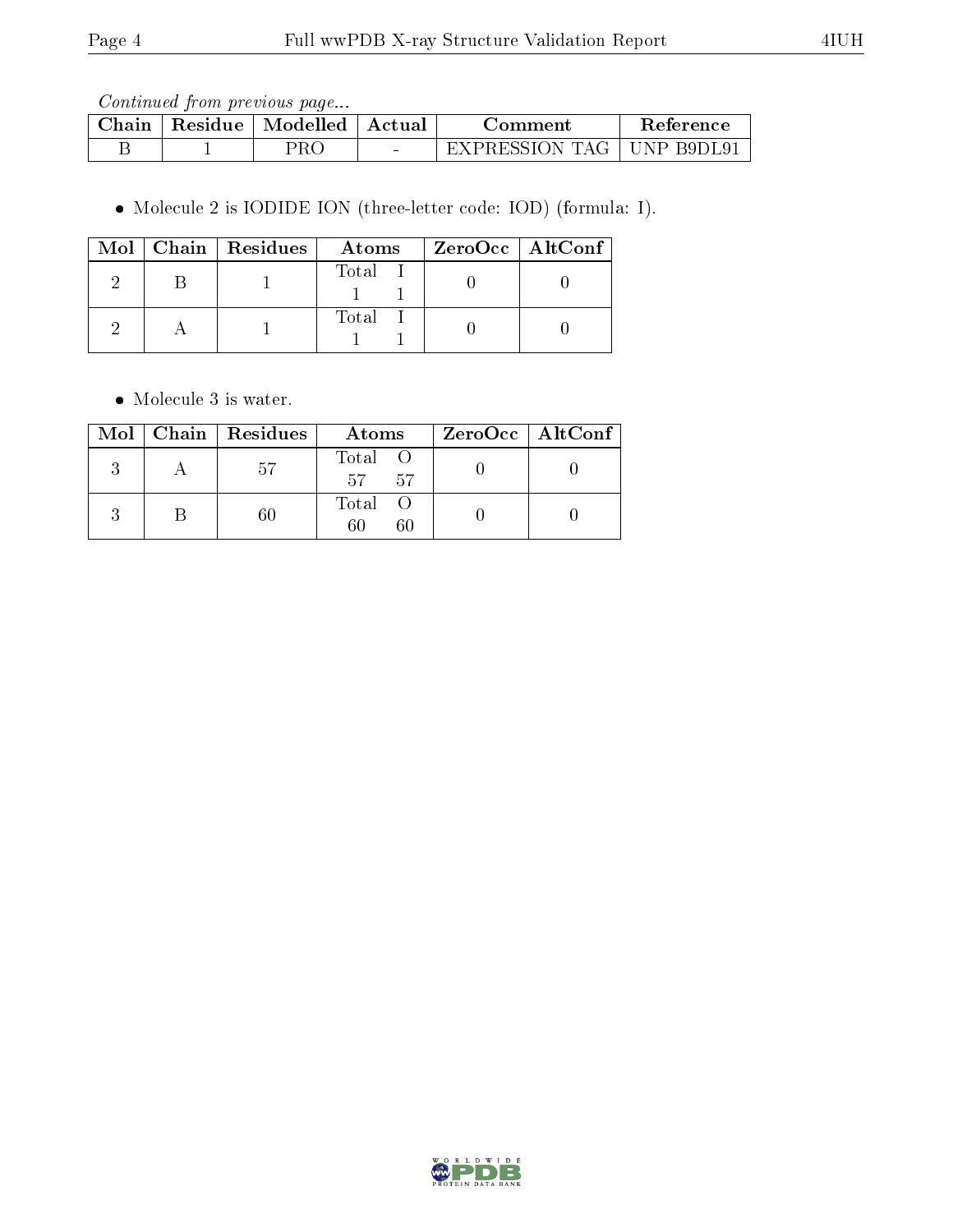# 3 Residue-property plots  $(i)$

These plots are drawn for all protein, RNA and DNA chains in the entry. The first graphic for a chain summarises the proportions of the various outlier classes displayed in the second graphic. The second graphic shows the sequence view annotated by issues in geometry and electron density. Residues are color-coded according to the number of geometric quality criteria for which they contain at least one outlier: green  $= 0$ , yellow  $= 1$ , orange  $= 2$  and red  $= 3$  or more. A red dot above a residue indicates a poor fit to the electron density (RSRZ  $> 2$ ). Stretches of 2 or more consecutive residues without any outlier are shown as a green connector. Residues present in the sample, but not in the model, are shown in grey.



• Molecule 1: NreA protein

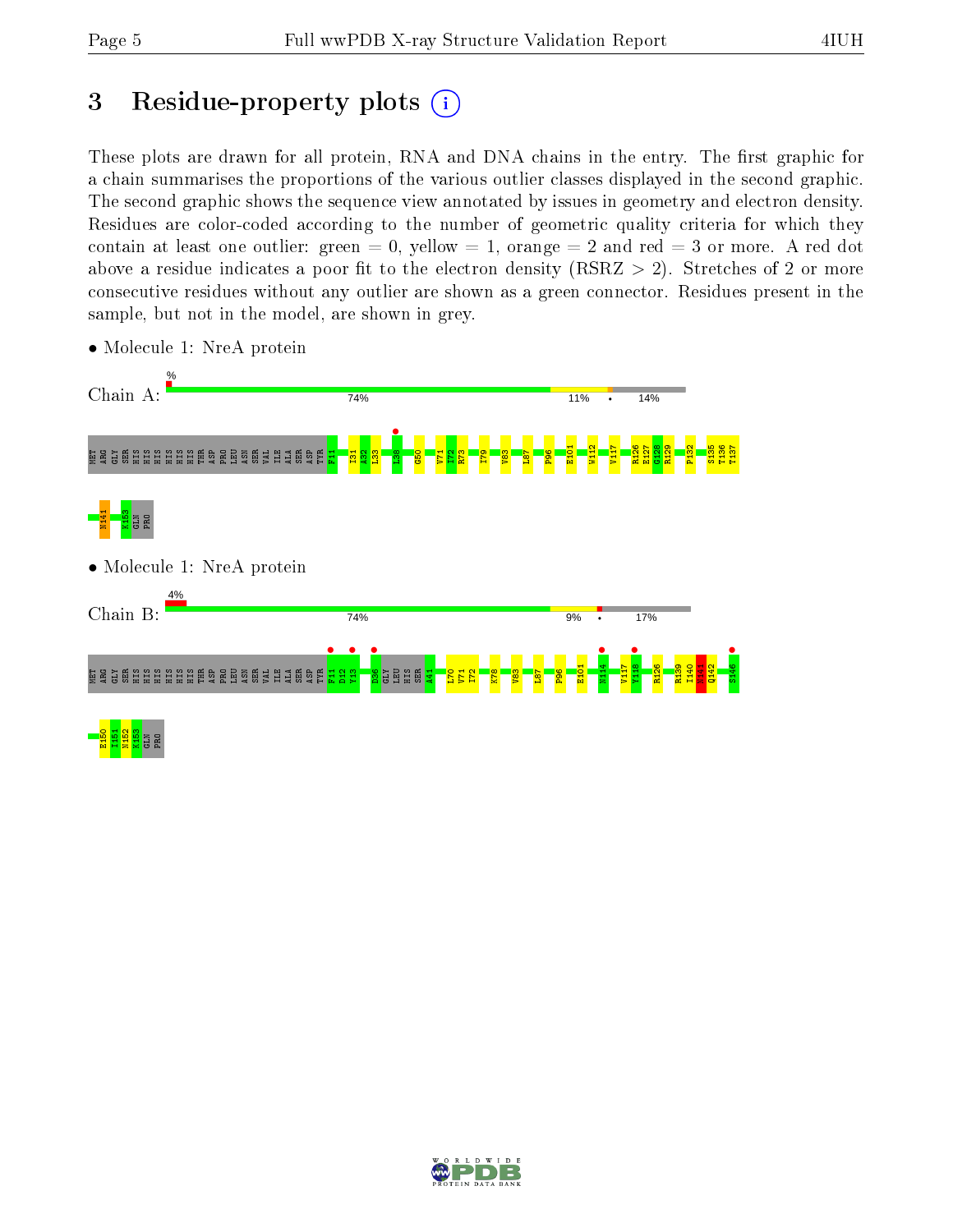## 4 Data and refinement statistics  $(i)$

| Property                                                             | Value                                           | Source     |
|----------------------------------------------------------------------|-------------------------------------------------|------------|
| Space group                                                          | $\overline{P}$ 43 21 2                          | Depositor  |
| Cell constants                                                       | $85.49\text{\AA}$<br>85.49Å<br>91.54Å           |            |
| a, b, c, $\alpha$ , $\beta$ , $\gamma$                               | $90.00^{\circ}$ $90.00^{\circ}$ $90.00^{\circ}$ | Depositor  |
| Resolution $(A)$                                                     | $40.35 - 2.20$                                  | Depositor  |
|                                                                      | $40.35 - 2.20$                                  | <b>EDS</b> |
| % Data completeness                                                  | $99.2(40.35-2.20)$                              | Depositor  |
| (in resolution range)                                                | 99.8 (40.35-2.20)                               | <b>EDS</b> |
| $R_{merge}$                                                          | (Not available)                                 | Depositor  |
| $\mathrm{R}_{sym}$                                                   | (Not available)                                 | Depositor  |
| $\langle I/\sigma(I) \rangle^{-1}$                                   | $2.29$ (at 2.20 Å)                              | Xtriage    |
| Refinement program                                                   | PHENIX (phenix.refine: 1.8 1069)                | Depositor  |
|                                                                      | $0.203$ ,<br>0.250                              | Depositor  |
| $R, R_{free}$                                                        | $0.204$ ,<br>0.250                              | DCC        |
| $R_{free}$ test set                                                  | 892 reflections $(5.00\%)$                      | wwPDB-VP   |
| Wilson B-factor $(A^2)$                                              | 31.4                                            | Xtriage    |
| Anisotropy                                                           | 0.095                                           | Xtriage    |
| Bulk solvent $k_{sol}(e/\mathring{A}^3)$ , $B_{sol}(\mathring{A}^2)$ | $0.35$ , 48.8                                   | <b>EDS</b> |
| $L$ -test for twinning <sup>2</sup>                                  | $< L >$ = 0.49, $< L^2 >$ = 0.32                | Xtriage    |
| Estimated twinning fraction                                          | No twinning to report.                          | Xtriage    |
| $F_o, F_c$ correlation                                               | 0.95                                            | <b>EDS</b> |
| Total number of atoms                                                | 2321                                            | wwPDB-VP   |
| Average B, all atoms $(A^2)$                                         | 26.0                                            | wwPDB-VP   |

Xtriage's analysis on translational NCS is as follows: The largest off-origin peak in the Patterson function is  $5.56\%$  of the height of the origin peak. No significant pseudotranslation is detected.

<sup>&</sup>lt;sup>2</sup>Theoretical values of  $\langle |L| \rangle$ ,  $\langle L^2 \rangle$  for acentric reflections are 0.5, 0.333 respectively for untwinned datasets, and 0.375, 0.2 for perfectly twinned datasets.



<span id="page-5-1"></span><span id="page-5-0"></span><sup>1</sup> Intensities estimated from amplitudes.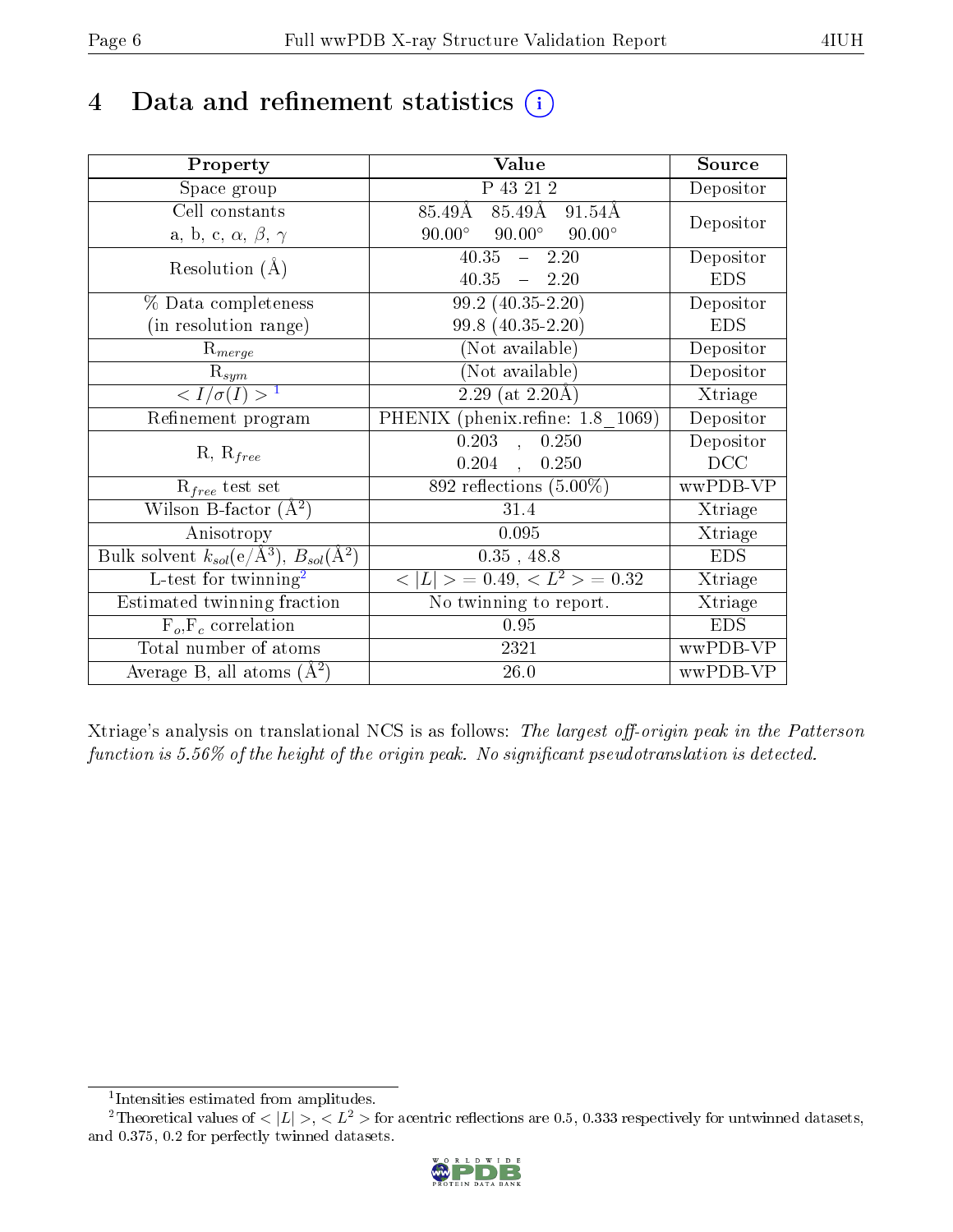# 5 Model quality  $(i)$

### 5.1 Standard geometry (i)

Bond lengths and bond angles in the following residue types are not validated in this section: IOD

The Z score for a bond length (or angle) is the number of standard deviations the observed value is removed from the expected value. A bond length (or angle) with  $|Z| > 5$  is considered an outlier worth inspection. RMSZ is the root-mean-square of all Z scores of the bond lengths (or angles).

| Mol | Chain |      | Bond lengths | Bond angles |             |  |
|-----|-------|------|--------------|-------------|-------------|--|
|     |       | RMSZ | $\# Z  > 5$  | RMSZ        | $\# Z  > 5$ |  |
|     |       | 0.28 | 0/1136       | 0.46        | 0/1537      |  |
|     | R     | 0.29 | 0/1108       | 0.47        | 0/1500      |  |
| ΔH  | A II  | 0.28 | /2244        | 0.47        | 0/3037      |  |

There are no bond length outliers.

There are no bond angle outliers.

There are no chirality outliers.

There are no planarity outliers.

### $5.2$  Too-close contacts  $(i)$

In the following table, the Non-H and H(model) columns list the number of non-hydrogen atoms and hydrogen atoms in the chain respectively. The H(added) column lists the number of hydrogen atoms added and optimized by MolProbity. The Clashes column lists the number of clashes within the asymmetric unit, whereas Symm-Clashes lists symmetry related clashes.

|   |      |      |    | Mol   Chain   Non-H   H(model)   H(added)   Clashes   Symm-Clashes |
|---|------|------|----|--------------------------------------------------------------------|
|   | 1116 | 1118 |    |                                                                    |
| В | 1086 | 1077 |    |                                                                    |
|   |      |      |    |                                                                    |
|   |      |      |    |                                                                    |
|   | 57   |      |    |                                                                    |
|   | 60   |      |    |                                                                    |
|   | 2321 | 2195 | 20 |                                                                    |

The all-atom clashscore is defined as the number of clashes found per 1000 atoms (including hydrogen atoms). The all-atom clashscore for this structure is 5.

All (20) close contacts within the same asymmetric unit are listed below, sorted by their clash

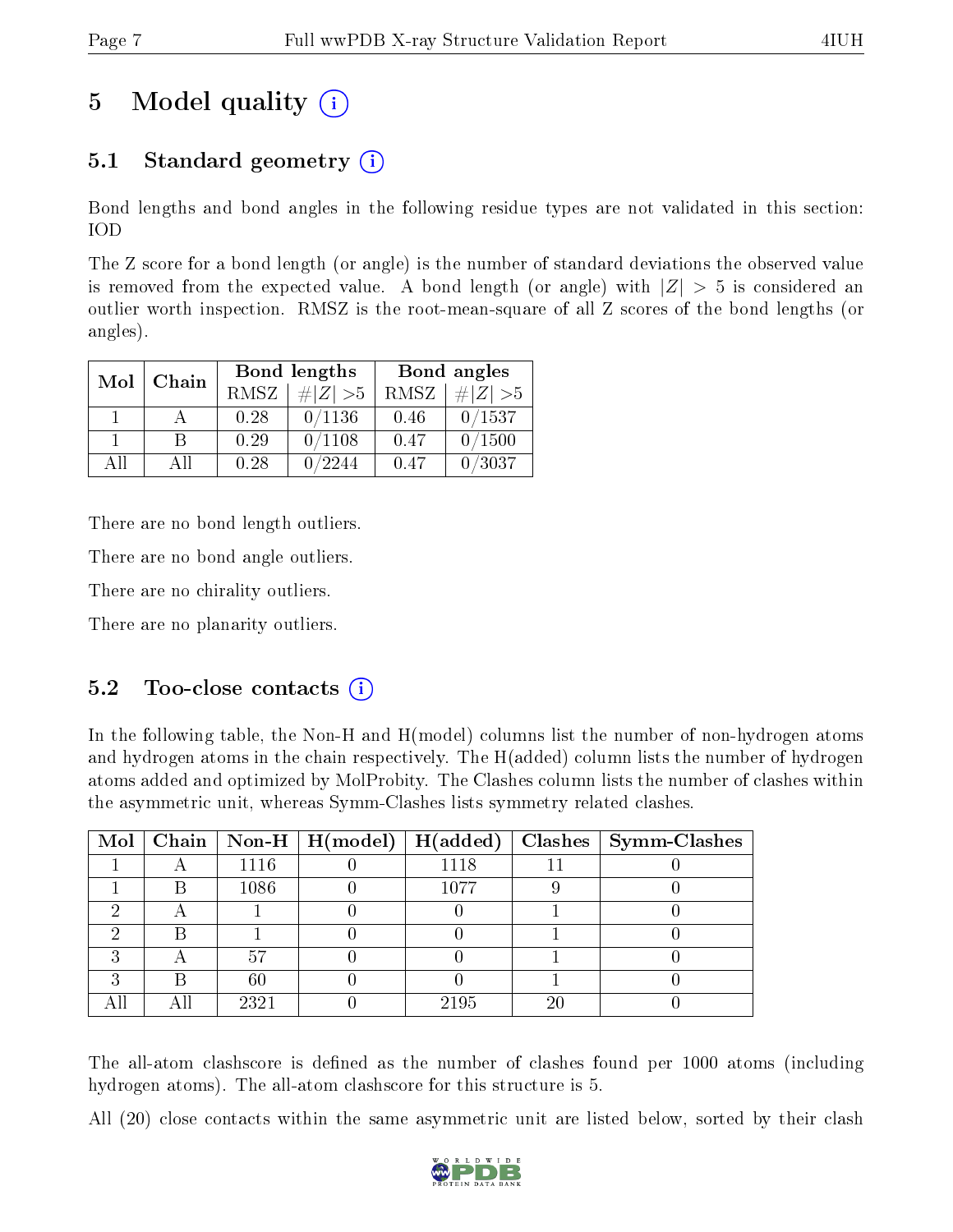$\sqrt{ }$ 

| ${\rm Interatomic}$ | Clash           |
|---------------------|-----------------|
| listance (Å)        | overlap $(\AA)$ |
| 2.25                | 0.68            |
| 2.32                | 0.62            |
| 1.88                | 0.55            |
| 2.18                | 0.55            |
| 1.91                | 0.52            |

magnitude.

| Atom-1 |                              | Atom-2              | Interatomic    | Clash         |
|--------|------------------------------|---------------------|----------------|---------------|
|        |                              |                     | distance $(A)$ | overlap $(A)$ |
|        | 1: A: 101: GLU: O            | 1: A:126:ARG:NH1    | 2.25           | 0.68          |
|        | 1:A:127:GLU:OE2              | 1:A:129:ARG:NH2     | 2.32           | 0.62          |
|        | 1:A:83:VAL:HG13              | 1: A:87: LEU: HD12  | 1.88           | 0.55          |
|        | 1:B:141:ASN:O                | 3:B:358:HOH:O       | 2.18           | 0.55          |
|        | 1:B:72:ILE:HA                | 1:B:117:VAL:HG11    | 1.91           | 0.52          |
|        | 1:B:139:ARG:NH2              | 1:B:152:ASN:HB2     | 2.27           | 0.50          |
|        | 1:B:101:GLU:OE2              | 1:B:126:ARG:NH1     | 2.45           | 0.50          |
|        | 1: A:50: GLY:O               | 1:A:126:ARG:NH2     | 2.45           | 0.49          |
|        | 1:B:141:ASN:HA               | 1:B:142:GLN:HA      | 1.47           | 0.47          |
|        | 1:B:83:VAL:HG13              | 1:B:87:LEU:HD12     | 1.97           | 0.45          |
|        | 1: A:96: PRO:HD2             | 2:A:200:IOD:I       | 2.87           | 0.45          |
|        | 1:A:73:ARG:NH2               | 3:A:334:HOH:O       | 2.49           | 0.45          |
|        | 1:A:112:TRP:CZ2              | 1:A:117:VAL:HG22    | 2.53           | 0.44          |
|        | 1:A:141:ASN:N                | 1: A:141: ASN:OD1   | 2.51           | 0.43          |
|        | $1:A:132:PRO:H\overline{G2}$ | 1: A: 135: SER: HB3 | 1.99           | 0.43          |
|        | 1:A:79:ILE:HD13              | 1: A: 136: THR: HB  | 2.00           | 0.43          |
|        | 1: B: 150: GLU: N            | 1:B:150:GLU:OE2     | 2.44           | 0.42          |
|        | 1:B:70:LEU:CD2               | 1:B:78:LYS:HD2      | 2.51           | 0.41          |
|        | 1: A:31: ILE: HG22           | 1: A: 33: LEU: HG   | 2.02           | 0.41          |
|        | 1: B: 96: PRO: HD2           | 2:B:200:IOD:I       | 2.91           | 0.40          |

There are no symmetry-related clashes.

### 5.3 Torsion angles (i)

#### 5.3.1 Protein backbone (i)

In the following table, the Percentiles column shows the percent Ramachandran outliers of the chain as a percentile score with respect to all X-ray entries followed by that with respect to entries of similar resolution.

The Analysed column shows the number of residues for which the backbone conformation was analysed, and the total number of residues.

| Mol | Chain | Analysed                      | Favoured    |           | Allowed   Outliers | $\mid$ Percentiles           |
|-----|-------|-------------------------------|-------------|-----------|--------------------|------------------------------|
|     |       | $141/167(84\%)$               | $133(94\%)$ | $8(6\%)$  |                    | $\mid$ 100 $\mid$ 100 $\mid$ |
|     |       | $136/167$ (81\%)   132 (97\%) |             | $2(2\%)$  | $2(2\%)$           | $10$ $8$                     |
| All | All   | 277/334(83%)                  | $265(96\%)$ | $10(4\%)$ | $2(1\%)$           | 22<br>22                     |

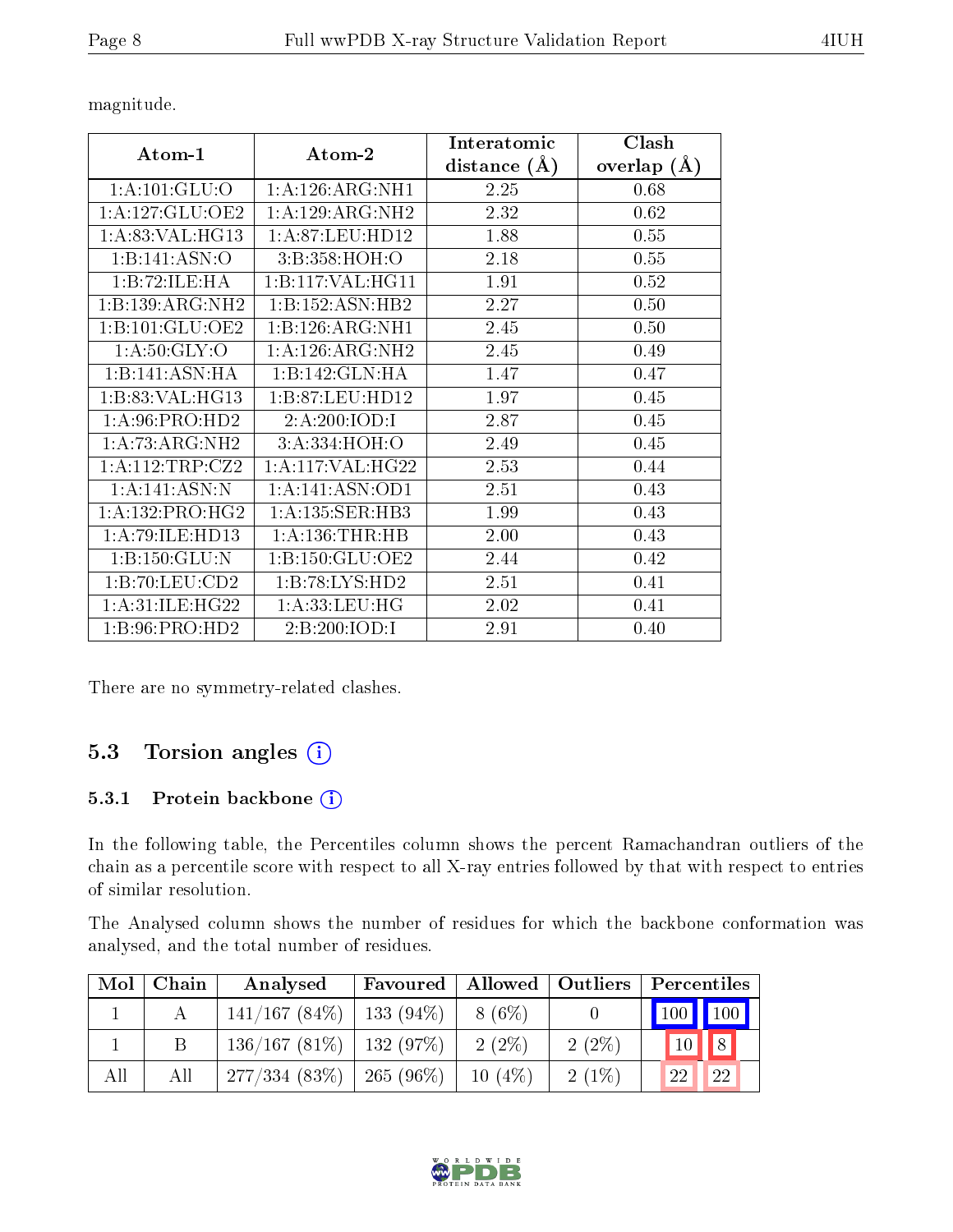All (2) Ramachandran outliers are listed below:

| Mol | Chain | Res | Type |
|-----|-------|-----|------|
|     |       |     |      |
|     |       |     |      |

#### 5.3.2 Protein sidechains  $\hat{I}$

In the following table, the Percentiles column shows the percent sidechain outliers of the chain as a percentile score with respect to all X-ray entries followed by that with respect to entries of similar resolution.

The Analysed column shows the number of residues for which the sidechain conformation was analysed, and the total number of residues.

| Mol | Chain | Outliers<br>Rotameric<br>Analysed |             | Percentiles |                       |
|-----|-------|-----------------------------------|-------------|-------------|-----------------------|
|     |       | 115/141(82%)                      | 112(97%)    | $3(3\%)$    | 58<br>46              |
|     |       | 110/141(78%)                      | $108(98\%)$ | $2(2\%)$    | 72<br>59 <sup>°</sup> |
| All | All   | $225/282(80\%)$                   | $220(98\%)$ | $5(2\%)$    | 65<br>52              |

All (5) residues with a non-rotameric sidechain are listed below:

| Mol | Chain | Res | Type       |
|-----|-------|-----|------------|
|     |       | 71  | VAL        |
|     |       | 137 | THR.       |
|     |       | 141 | <b>ASN</b> |
|     |       | 71  | VAL        |
|     |       | 141 | <b>ASN</b> |

Some sidechains can be flipped to improve hydrogen bonding and reduce clashes. There are no such sidechains identified.

#### $5.3.3$  RNA  $(i)$

There are no RNA molecules in this entry.

### 5.4 Non-standard residues in protein, DNA, RNA chains  $(i)$

There are no non-standard protein/DNA/RNA residues in this entry.

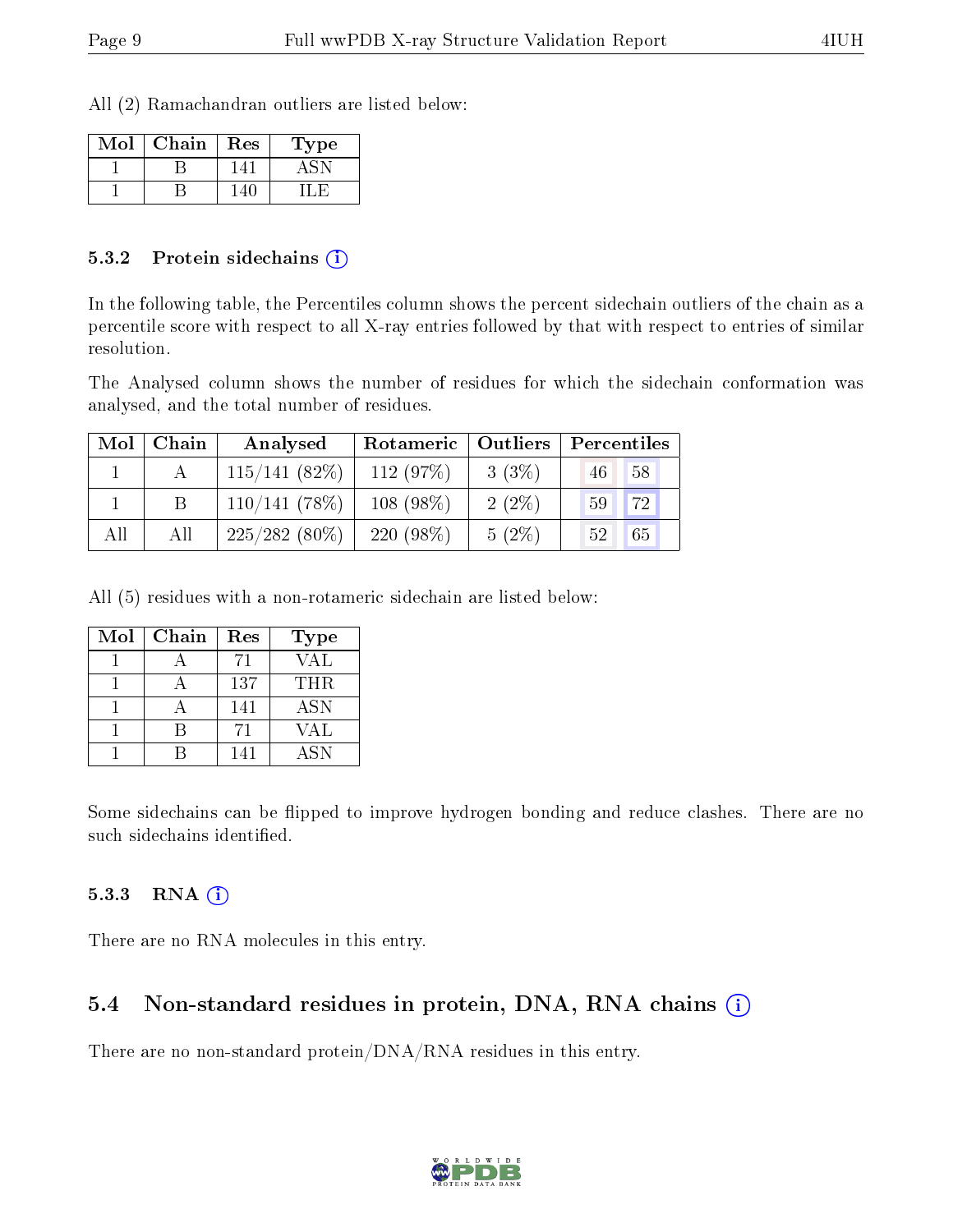#### 5.5 Carbohydrates  $(i)$

There are no carbohydrates in this entry.

#### 5.6 Ligand geometry (i)

Of 2 ligands modelled in this entry, 2 are monoatomic - leaving 0 for Mogul analysis.

There are no bond length outliers.

There are no bond angle outliers.

There are no chirality outliers.

There are no torsion outliers.

There are no ring outliers.

No monomer is involved in short contacts.

### 5.7 [O](https://www.wwpdb.org/validation/2017/XrayValidationReportHelp#nonstandard_residues_and_ligands)ther polymers (i)

There are no such residues in this entry.

#### 5.8 Polymer linkage issues (i)

There are no chain breaks in this entry.

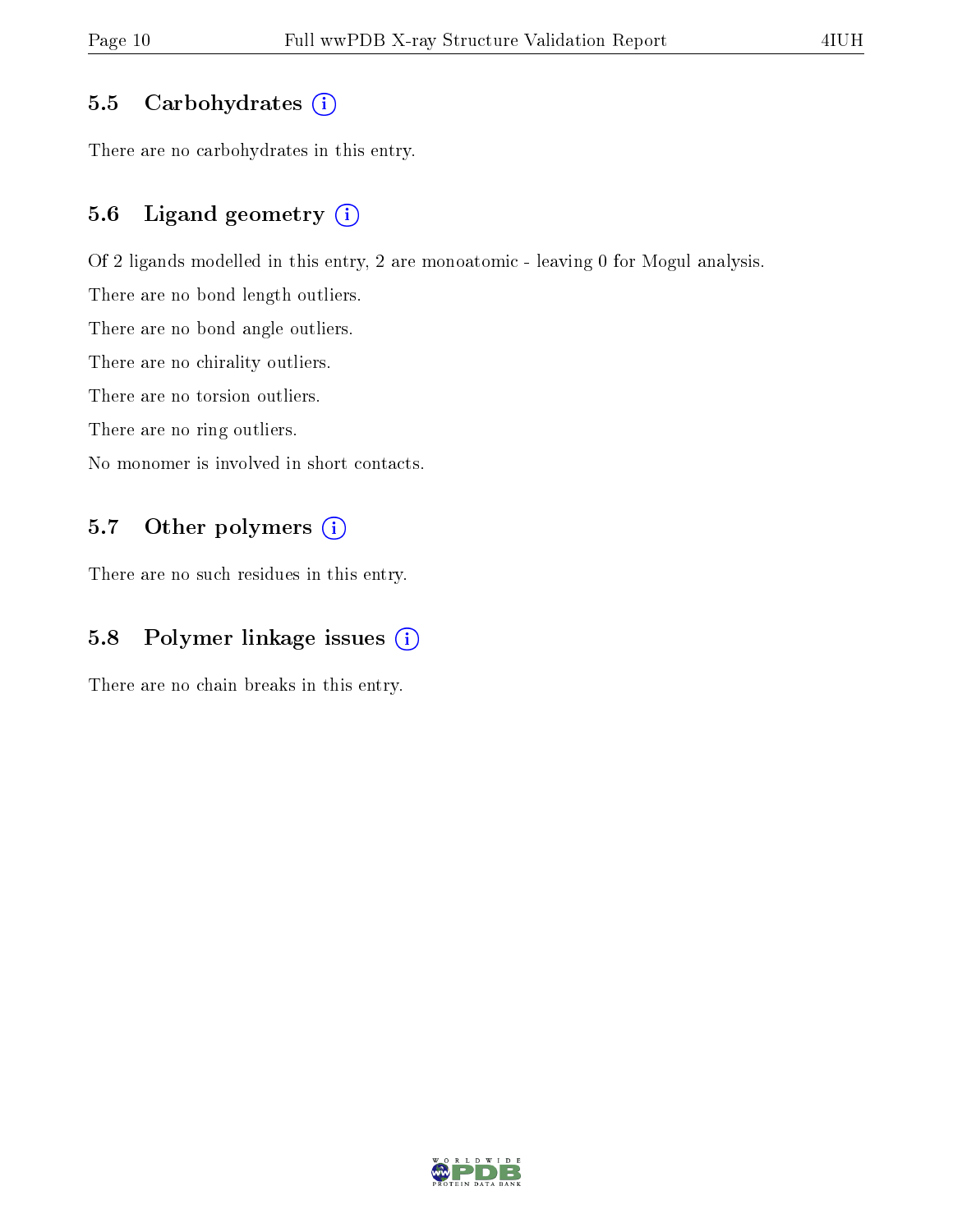## 6 Fit of model and data  $\left( \cdot \right)$

### 6.1 Protein, DNA and RNA chains (i)

In the following table, the column labelled  $#RSRZ>2'$  contains the number (and percentage) of RSRZ outliers, followed by percent RSRZ outliers for the chain as percentile scores relative to all X-ray entries and entries of similar resolution. The OWAB column contains the minimum, median,  $95<sup>th</sup>$  percentile and maximum values of the occupancy-weighted average B-factor per residue. The column labelled  $Q< 0.9$  lists the number of (and percentage) of residues with an average occupancy less than 0.9.

| Mol | $\mid$ Chain | Analysed        | ${ <\hspace{-1.5pt}{\mathrm{RSRZ}} \hspace{-1.5pt}>}$ | $\#\text{RSRZ}{>}2$         | $\vert$ OWAB( $A^2$ ) $\vert$ | $\,^+$ Q<0.9 $\,$ |
|-----|--------------|-----------------|-------------------------------------------------------|-----------------------------|-------------------------------|-------------------|
|     |              | 143/167(85%)    | $-0.13$                                               | $1(0\%)$ 87 86              | 10, 24, 52, 73                |                   |
|     |              | 139/167(83%)    | $-0.13$                                               | 6 (4\%) 35 33 $\frac{1}{2}$ | 10, 21, 55, 76                |                   |
| All | All          | $282/334(84\%)$ | $-0.13$                                               | $7(2\%)$ 57                 | $55 \t   10, 23, 52, 76$      |                   |

All (7) RSRZ outliers are listed below:

| Mol | Chain | Res | Type       | <b>RSRZ</b> |
|-----|-------|-----|------------|-------------|
|     |       | 118 | <b>TYR</b> | 4.2         |
|     |       | 11  | PHE        | 3.5         |
|     |       | 146 | <b>SER</b> | 3.3         |
| 1   | R     | 36  | <b>ASP</b> | 2.9         |
|     |       | 38  | LEU        | 2.8         |
|     |       | 114 | <b>ASN</b> | 2.5         |
|     |       | 13  | TYR.       | 22          |

### 6.2 Non-standard residues in protein, DNA, RNA chains (i)

There are no non-standard protein/DNA/RNA residues in this entry.

### 6.3 Carbohydrates (i)

There are no carbohydrates in this entry.

### 6.4 Ligands  $(i)$

In the following table, the Atoms column lists the number of modelled atoms in the group and the number defined in the chemical component dictionary. The B-factors column lists the minimum, median,  $95<sup>th</sup>$  percentile and maximum values of B factors of atoms in the group. The column labelled  $Q< 0.9$ ' lists the number of atoms with occupancy less than 0.9.